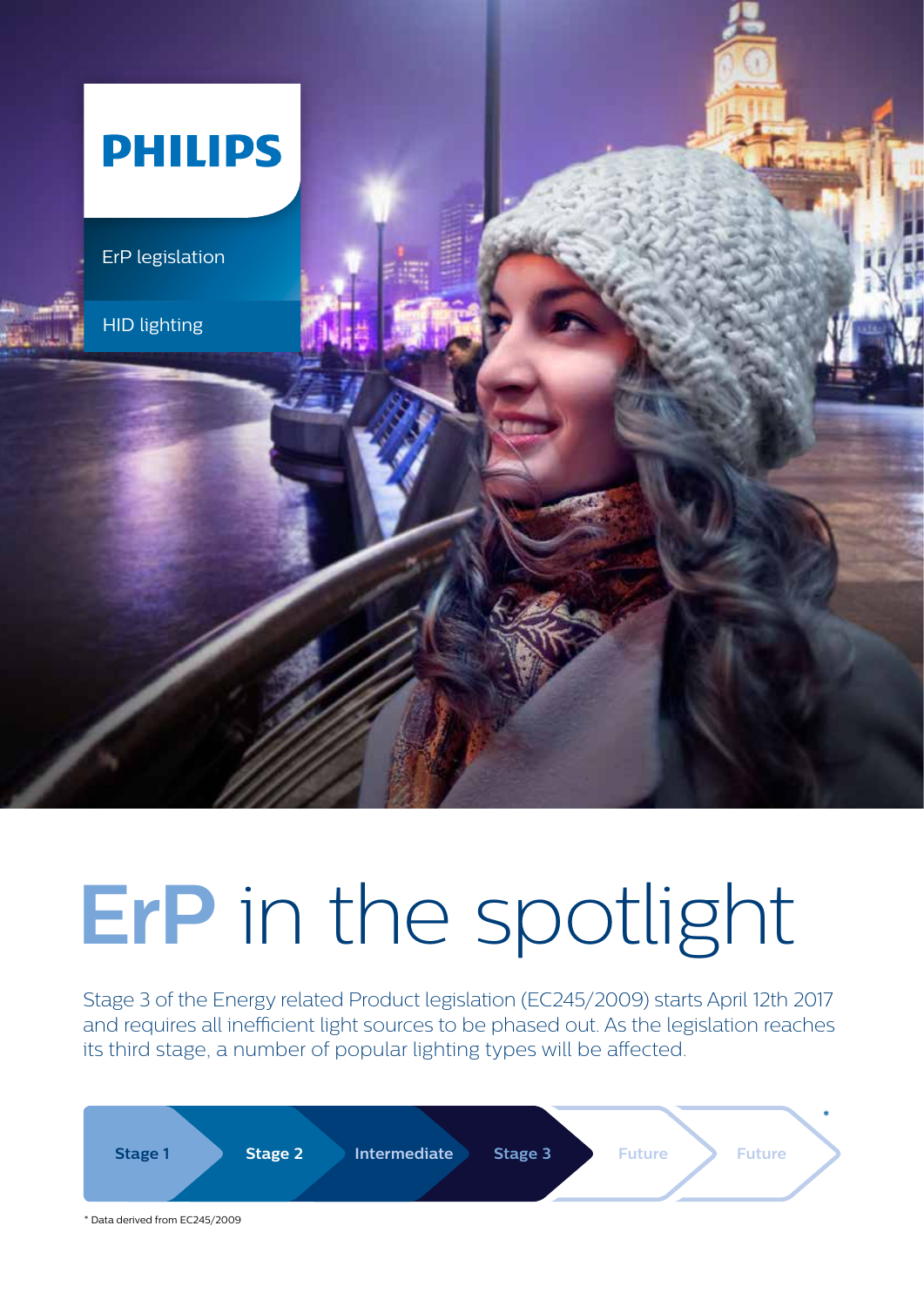#### **Requirements for Metal Halide lamps with E27/E40/PGz12 caps**

| <b>Nominal lamp</b><br>wattage<br>(W) | <b>Rated lamp</b><br>efficacy (lm/W) -<br><b>Clear lamps</b> | <b>Rated lamp</b><br>efficacy (lm/W) -<br><b>Not clear lamps</b> |  |  |
|---------------------------------------|--------------------------------------------------------------|------------------------------------------------------------------|--|--|
| $W \leq 55$                           | > 70                                                         | $\geq 65$                                                        |  |  |
| 55 < W < 75                           | $\geq 80$                                                    | >75                                                              |  |  |
| $75 < W \le 105$                      | $\geq 85$                                                    | $\geq 80$                                                        |  |  |
| 105 < W < 155                         | $\geq 85$                                                    | $\geq 80$                                                        |  |  |
| $155 < W \le 255$                     | $\geq 85$                                                    | $\geq 80$                                                        |  |  |
| 255 < W < 405                         | $\geq 90$                                                    | $\geq 85$                                                        |  |  |

| <b>Burning</b> | Lamp lumen         | Lamp            |  |  |  |  |
|----------------|--------------------|-----------------|--|--|--|--|
| hours          | maintenance factor | survival factor |  |  |  |  |
| 12.000         | > 0.80             | >0.80           |  |  |  |  |

| <b>Nominal lamp</b> | April 2017 onwards                       | $2012 - 2017$                            |  |  |
|---------------------|------------------------------------------|------------------------------------------|--|--|
| wattage (P)<br>(W)  | <b>Minimum ballast</b><br>efficiency [%] | <b>Minimum ballast</b><br>efficiency [%] |  |  |
| P < 30              | 78                                       | 65                                       |  |  |
| 30 < P < 75         | 85                                       | 75                                       |  |  |
| 75 < P < 105        | 87                                       | 80                                       |  |  |
| 105 < P > 405       | 90                                       | 85                                       |  |  |
| P > 405             | 92                                       | 90                                       |  |  |

#### **ErP Directive for HID ballasts**





A2 Minimum requirements from 2017 A3 Minimum requirements from 2012

Sale prohibited

To make sure that the portfolio you offer also complies after April 2017, we are currently working on product upgrades and/or replacements for the impacted lamps.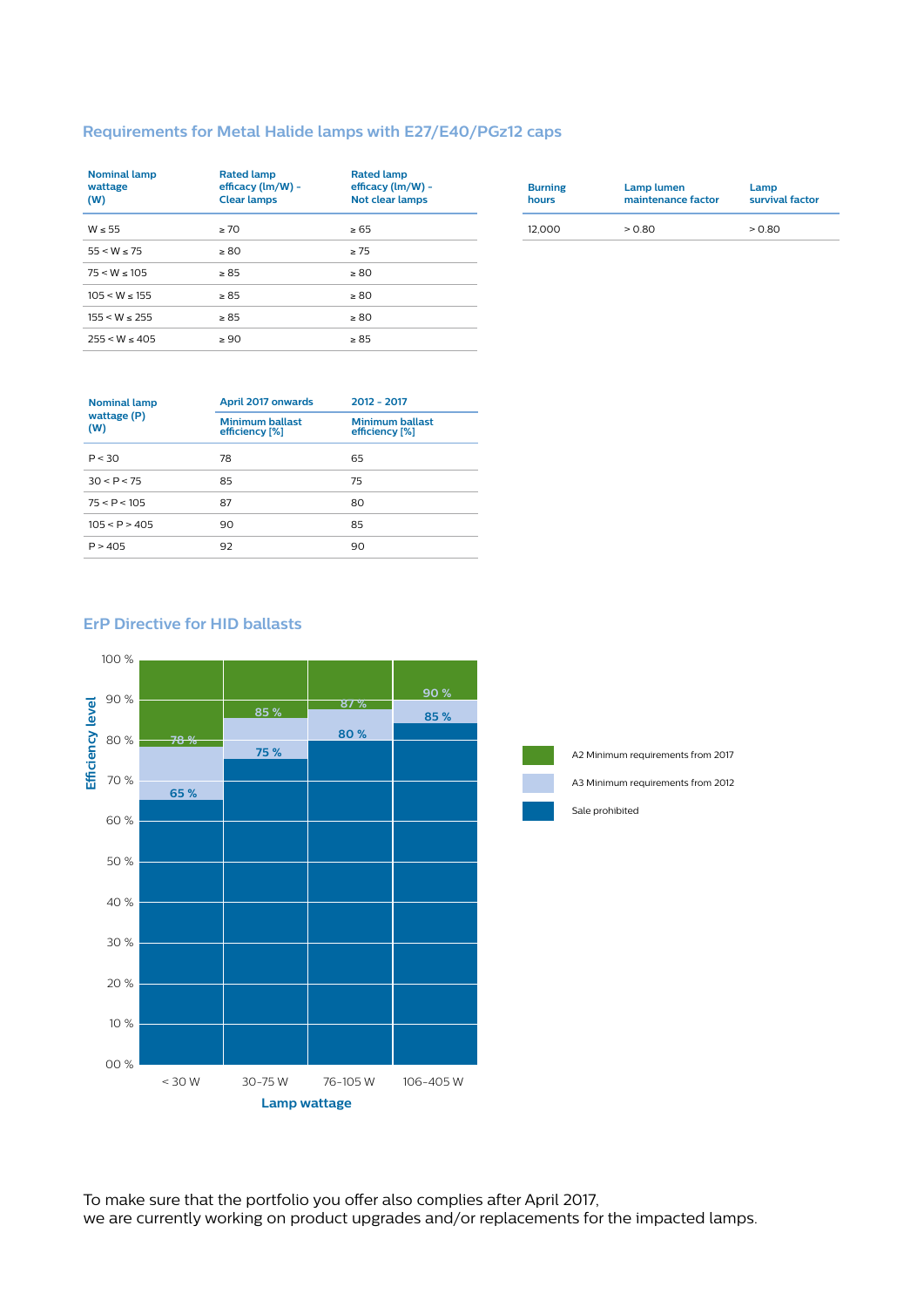# All impacted lamps are being **upgraded to comply**

Below lamps are impacted by the third stage of the ErP legislation. From September 2016 onwards we have 1-1 retrofits available that offer an efficient and cost-effective solution for the impacted lamps. Detailed information on the upgrades can be found in the product table. For further details on the new portfolio, please visit www.philips.com/mastercolourcdm

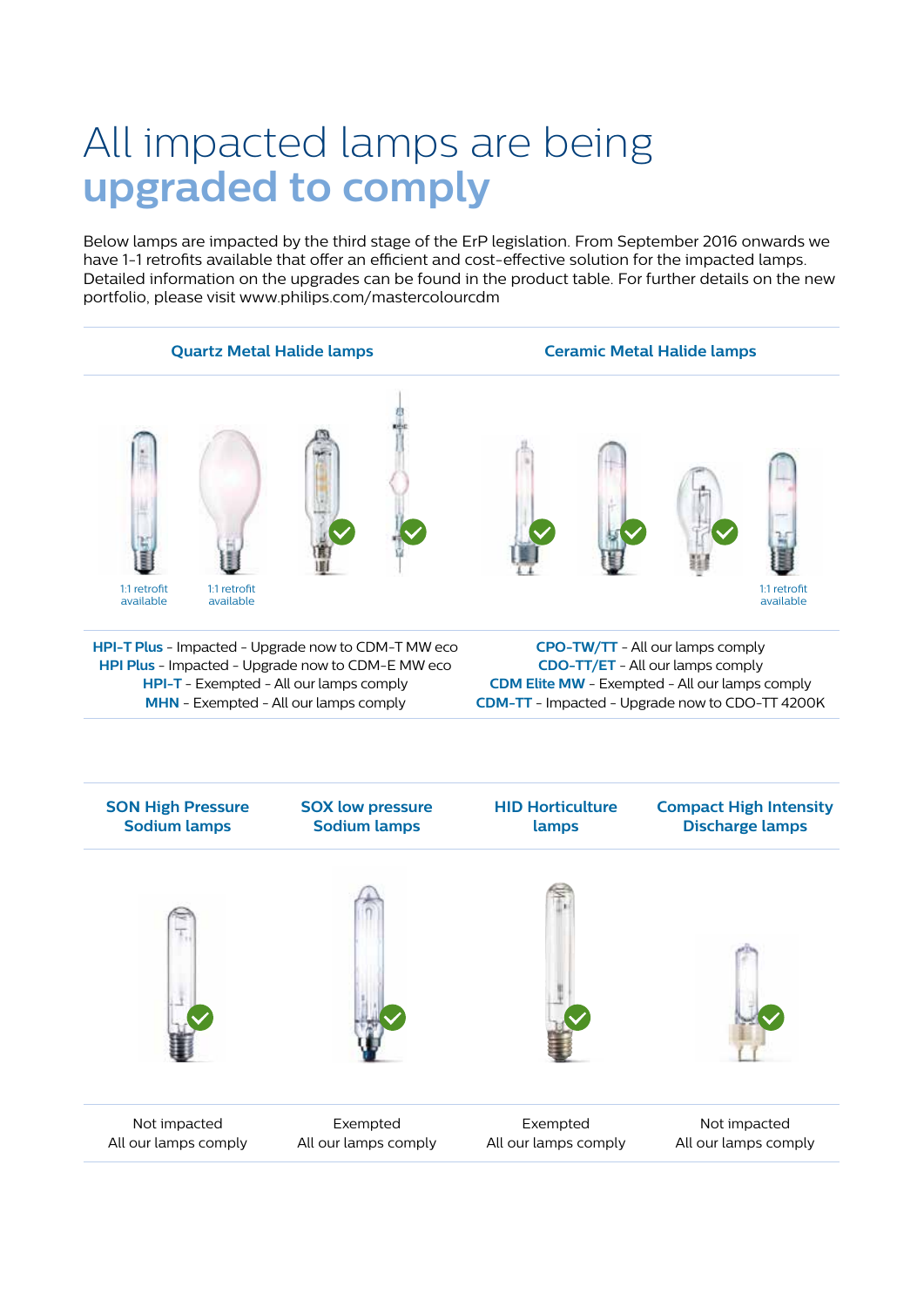### **List of impacted lamps (EC245/2009)**

| <b>Material code</b>       | <b>Ordering code</b><br><b>Product name</b><br>(EOC) 8711500 |                                                    | <b>Upgrade</b><br><b>Product name</b>               | <b>Material code</b> | <b>Ordering code</b><br>(EOC) |  |
|----------------------------|--------------------------------------------------------------|----------------------------------------------------|-----------------------------------------------------|----------------------|-------------------------------|--|
| <b>MASTER HPI-T Plus</b>   |                                                              |                                                    |                                                     |                      |                               |  |
| 17989015<br>928481300098   |                                                              | MASTER HPI-T Plus 250W/645<br>E40 1SL/12           | MASTERColour CDM-T MW eco<br>230W/842 E40 1SL/12    | 928070119230         | 871869659681400               |  |
| 928481600096               | 17990615                                                     | MASTER HPI-T Plus 400W/645<br>E40 1SL/12           | MASTERColour CDM-T MW eco<br>360W/842 E40 1SL/12    | 871869664610600      |                               |  |
| <b>MASTER HPI Plus</b>     |                                                              |                                                    |                                                     |                      |                               |  |
| 928410800027               | 211477 15                                                    | MASTER HPI Plus 250W/645<br>BU-P E40 1SL/12        | MASTERColour CDM-EP MW eco<br>230W/842 E40 1SL/6    | O1 2017              | O1 2017                       |  |
| 928076709891<br>181145 15  |                                                              | MASTER HPI Plus 250W/645 BU<br>E40 1SL/12          | MASTERColour CDM-E MW eco<br>230W/842 E40 1SL/6     | 928076709891         | 871869659664700               |  |
| 928076809894<br>20739515   |                                                              | MASTER HPI Plus 250W/667 BU<br>E40 1SL/12          | MASTERColour CDM-E MW eco<br>230W/842 E40 1SL/6*    | 928076709891         | 871869659664700               |  |
| 928410700027<br>21145310   |                                                              | MASTER HPI Plus 400W/645<br><b>BUS-P E40 1SL/6</b> | Upgrade/successor expected Q1<br>2017               | O1 2017              | O1 2017                       |  |
| 928074709891<br>181114 10  |                                                              | MASTER HPI Plus 400W/645 BUS<br>E40 1SL/6          | Upgrade/successor expected Q1<br>2017               | O1 2017              | O1 2017                       |  |
| 928410600027<br>211439 10  |                                                              | MASTER HPI Plus 400W/645<br>BU-P E40 1SL/6         | MASTERColour CDM-EP MW eco<br>360W/842 E40 1SL/6    | Q1 2017              | O1 2017                       |  |
| 928074309891<br>182524 10  |                                                              | MASTER HPI Plus 400W/645 BU<br>E40 1SL/6           | MASTERColour CDM-F MW eco<br>360W/842 E40 1SL/6     | 928074309891         | 871869659568800               |  |
| 928074409894<br>20737110   |                                                              | MASTER HPI Plus 400W/667 BU<br>E40 1SL/6           | MASTERColour CDM-F MW eco<br>360W/842 E40 1SL/6*    | 928074309891         | 871869659568800               |  |
| <b>MASTERColour CDM-TT</b> |                                                              |                                                    |                                                     |                      |                               |  |
| 928093609235               | 20965815                                                     | MASTERCOLOUR CDM-TT<br>70W/942 E27 1SL/12          | MASTER CityWhite CDO-TT Plus<br>70W/942 E27 1SL/12  | 928082619230         | 871869659679100               |  |
| 928093709230               | 20967215                                                     | MASTERCOLOUR CDM-TT<br>150W/942 E40 1SL/12         | MASTER CityWhite CDO-TT Plus<br>150W/942 E40 1SL/12 | 928082519230         | 871869659675300               |  |

\*Please note that the color temperature changes from 6700K (cool daylight) to 4200K (cool light)

# All impacted drivers are being **upgraded to comply\***

After April 2017, all electromagnetic A3 MK4 drivers and the majority of A3 Heavy Duty drivers will be banned for sales within the EU, both for initial installs and replacements. Exception for this are the magnetic drivers ("BSX") for SOX lamps, which are not affected by this legislation, and a few metal halide ballasts below 400W with efficacy above 90%. Ignitors and capacitors will not be affected by ErP Stage 3 legislation. Philips is currently working on A2 alternatives. An "A2 alternative" is an upgraded ballast which complies with new Commission Regulation (EC) No 245/2009 legislation, where all ballasts need to have Energy Efficiency Index (EEI) of A2 or better. Further detailed communication will follow in the coming months.

Fortunately, we also have a broad portfolio available of electronic drivers that can replace magnetic drivers:

- Our electronic HID drivers can drive all lamps up to 250W
- Our new and attractively priced alternative **Philips BasePerform** can replace all Magnetic drivers up to 150W for SON and CDO lamps
- Magnetic drivers of 400W and above will remain unchanged and continue to be available for high wattage HID lamps
- Sports lamps can be served either by magnetic drivers or 3rd party electronics drivers











\*Non-compliant ballasts will be available for purchasing in EU countries under following conditions:

• There will be no CE marking and Declaration of conformity (DoC)

• They can only be used in luminaires intended for exporting to third countries outside EU • A special agreement needs to be signed between Philips and the customer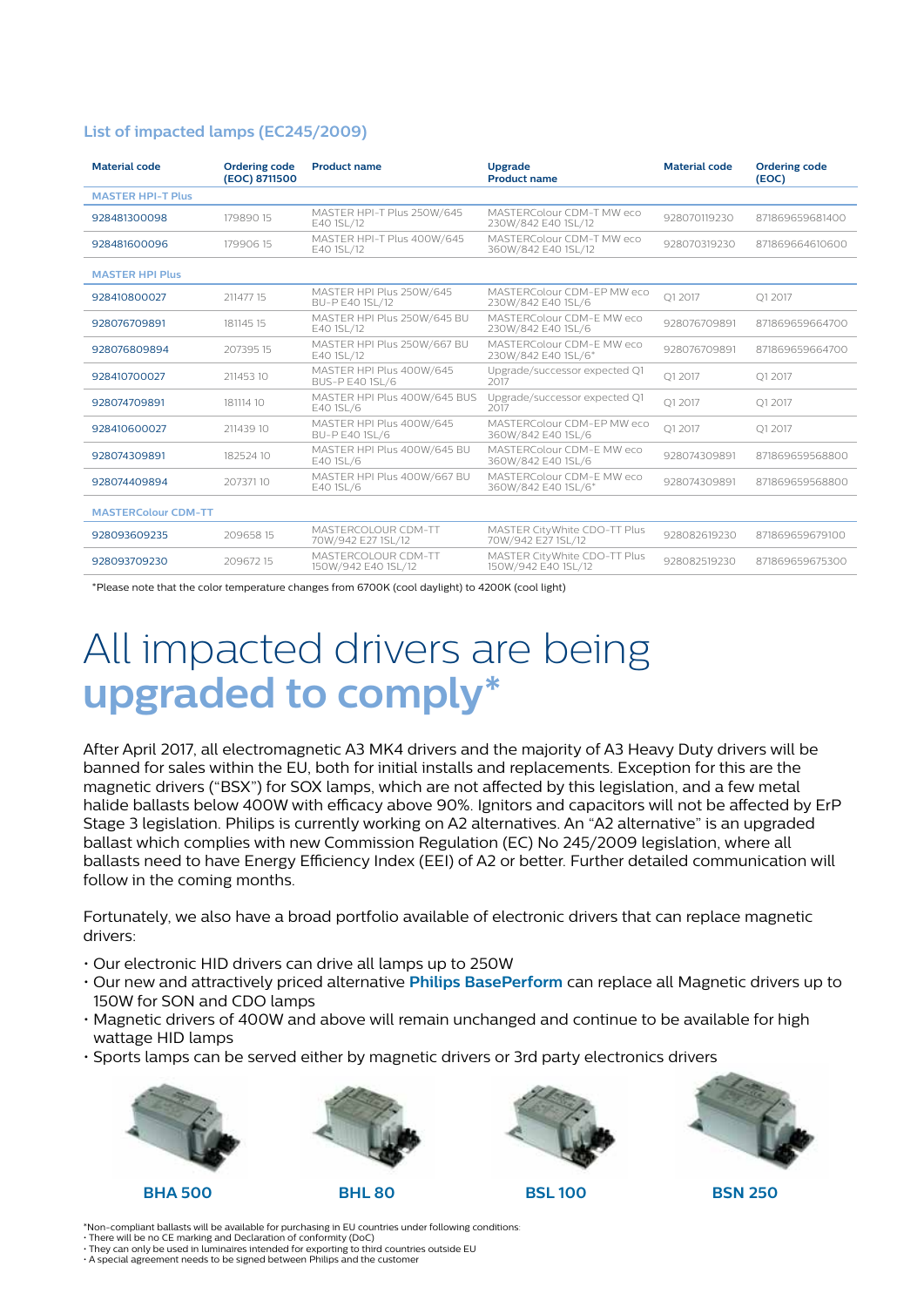### **These drivers are not affected by the new legislation**

**\*Actual portfolio valid for Q3 2016**

| 913604960426 | BHA 400 L33 230V 50Hz HD2-151            |
|--------------|------------------------------------------|
| 913700232103 | BHD 2000 L76 380/400/415V 50Hz HP-317    |
| 913700217903 | BHL 2000 L76 380/400/415V 50Hz HP-317    |
| 913700218403 | BHL 1000 L02 220V 50Hz HP-207            |
| 913700217303 | BHL 1000 L78 230/240V 50Hz HP-207        |
| 913700284626 | BHL 400 K202 230V 50Hz BC2-151           |
| 913700278226 | BHL 400 K307 230/240V 50Hz BC2-160       |
| 913700278327 | BHL 400 K327 230/240V 50Hz BC2-160       |
| 913604920426 | BHL 400 L40 230V 50Hz HD2-151            |
| 913700283226 | BHL 250 K202 230V 50Hz BC2-126           |
| 913700278026 | BHL 250 K307 230/240V 50Hz BC2-134       |
| 913700278127 | BHL 250 K327 230/240V 50Hz BC2-134       |
| 913603920426 | BHL 250 L40 230V 50Hz HD2-126            |
| 913700217503 | BSN 1000 L78 230/240V 50Hz HP-257        |
| 913700293426 | BSN 400 K307-TS-R 230/240V 50Hz BC3-166  |
| 913700277826 | BSN 400 K407-ITS 230/240V 50Hz BC3-166   |
| 913700277826 | BSN 400 K407-ITS 230/240V 50Hz BC3-166   |
| 913700226926 | BSN 400 L33-TS 230V 50Hz HD3-166         |
| 913700287426 | BSN 100/70 K407-TS 230/240V 50Hz BC1-123 |
| 913700282626 | BSN 70 K302-I 230V 50Hz BC1-118          |
| 913700226526 | BSN 70 L33-TS 230V 50Hz HD1-118          |
| 913700226626 | BSN 70 L34-TS 240V 50Hz HD1-118          |
| 913647057226 | BSX 131 H96 220-240V 50Hz CW-178/78      |
| 913680093426 | BSX 131 H96 TR 220-240V 50Hz CW-114/74   |
| 913654097226 | BSX 135 H96 220-240V 50Hz CW-149/67      |
| 913626027226 | BSX 180 H96 220-240V 50Hz CW-178/78      |
| 913653920526 | BSX 36 H66 240V 50Hz CW-173/44           |
| 913653000326 | BSX 55 H26 220-230V 50Hz CW-173/44       |
| 913650030326 | BSX 90 H26 220-230V 50Hz CW-173/52       |
| 913650080526 | BSX 90 L32 240V 50Hz HD1-118             |
| 913650080426 | BSX 90 L40 230V 50Hz HD1-118             |
| 913668007226 | BSX 91 H96 220-240V 50Hz CW-149/67       |

### **These drivers are affected by the new legislation**

**\*Actual portfolio valid for Q3 2016**

| 913700285926 | BHL 125 K202 230V 50Hz BC1-118          |
|--------------|-----------------------------------------|
| 913700286026 | BHL 125 K307 230/240V 50Hz BC1-118      |
| 913602950426 | BHL 125 L40 230V 50Hz HD1-118           |
| 913700280226 | BHL 80/125 K407 230/240V 50Hz BC1-118   |
| 913700280327 | BHL 80/125 K427 230/240V 50Hz BC1-118   |
| 913700286126 | BHL 50/80 K407 230/240V 50Hz BC1-118    |
| 913700280926 | BMH 70 K407-ITS 230/240V 50Hz BC1-118   |
| 913700280626 | BMH 35 K407-ITS 230/240V 50Hz BC1-118   |
| 913700281126 | BSL 100 K307-TS 230/240V 50Hz BC1-118   |
| 913700281426 | BSL 50 K307-TS 230/240V 50Hz BC1-118    |
| 913700283126 | BSN 250 K302-I 230V 50Hz BC2-151        |
| 913700292526 | BSN 250 K307-TS-R 230/240V 50Hz BC2-160 |
| 913700277626 | BSN 250 K407-ITS 230/240V 50Hz BC2-160  |
| 913700277626 | BSN 250 K407-ITS 230/240V 50Hz BC2-160  |
| 913700277727 | BSN 250 K427-ITS 230/240V 50Hz BC2-160  |
| 913700226326 | BSN 250 L33-TS 230V 50Hz HD2-151        |
| 913700286226 | BSN 250/150 K407-TS 230/240V 50Hz       |
| 913700283026 | BSN 150 K302-I 230V 50Hz BC2-126        |
| 913700292126 | BSN 150 K307-TS-R 230/240V 50Hz BC2-134 |
| 913700277426 | BSN 150 K407-ITS 230/240V 50Hz BC2-134  |
| 913700277527 | BSN 150 K427-ITS 230/240V 50Hz BC2-134  |
| 913700226126 | BSN 150 L33-TS 230V 50Hz HD2-126        |
| 913700286726 | BSN 150/100 K407-TS 230/240V 50Hz       |
| 913700286827 | BSN 150/100 K427-TS 230/240V 50Hz       |
| 913700292026 | BSN 100 K307-TS-R 230/240V 50Hz BC1-123 |
| 913700277226 | BSN 100 K407-ITS 230/240V 50Hz BC1-123  |
| 913700277327 | BSN 100 K427-ITS 230/240V 50Hz BC1-123  |
| 913700226726 | BSN 100 L33-TS 230V 50Hz HD1-123        |
| 913700226826 | BSN 100 L34-TS 240V 50Hz HD1-123        |
| 913700293026 | BSN 70 K301-ITS 220V 60Hz BC1-118       |
| 913700293126 | BSN 70 K307-TS-R 230/240V 50Hz BC1-118  |
| 913700750326 | BSN 70 K327-TS-R 230/240V 50Hz BC1-118  |
| 913700277026 | BSN 70 K407-ITS 230/240V 50Hz BC1-118   |
| 913700277127 | BSN 70 K427-ITS 230/240V 50Hz BC1-118   |
| 913700287226 | BSN 70/50 K407-TS 230/240V 50Hz BC1-118 |
| 913700287327 | BSN 70/50 K427-TS 230/240V 50Hz BC1-118 |
| 913700282126 | BSN 50 K302-I 230V 50Hz BC1-118         |
| 913700276826 | BSN 50 K407-ITS 230/240V 50Hz BC1-118   |
| 913700276927 | BSN 50 K427-ITS 230/240V 50Hz BC1-118   |
| 913700253626 | BSN 50 L33-TS 230V 50Hz HD1-118         |